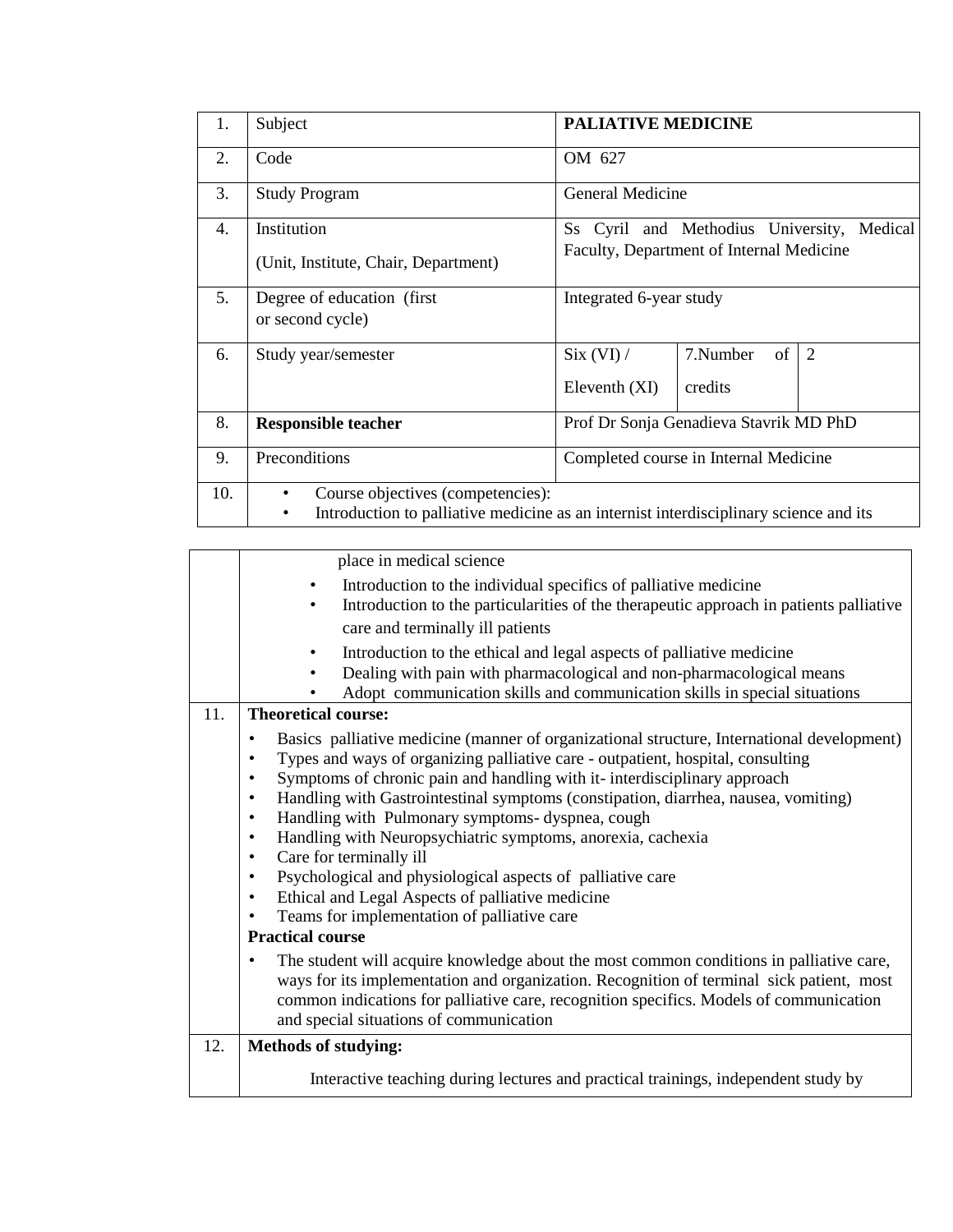|     | using textbooks, seminars and practical teaching                                                                                                                                            |                           |       |                                                                |                                                                          |            |               |  |
|-----|---------------------------------------------------------------------------------------------------------------------------------------------------------------------------------------------|---------------------------|-------|----------------------------------------------------------------|--------------------------------------------------------------------------|------------|---------------|--|
| 13. | Total available time:                                                                                                                                                                       |                           |       |                                                                | 60 classes                                                               |            |               |  |
| 14. | Organization of the course                                                                                                                                                                  |                           |       | 40 classes - theoretical course, practical<br>course, seminars |                                                                          |            |               |  |
|     |                                                                                                                                                                                             |                           |       |                                                                | 20 classes - home individual learning                                    |            |               |  |
| 15. | activities                                                                                                                                                                                  | Forms of teaching         | 15.1. |                                                                | Theoretical course<br>30 classes                                         |            |               |  |
|     |                                                                                                                                                                                             |                           | 15.2. | Practical course,<br>Seminars                                  |                                                                          | 10 classes |               |  |
| 16. |                                                                                                                                                                                             | Other forms of activities | 16.1. | Practice                                                       |                                                                          |            |               |  |
|     |                                                                                                                                                                                             |                           | 16.2. | Individual tasks                                               |                                                                          |            |               |  |
|     |                                                                                                                                                                                             |                           | 16.3. | Individual (home) learning<br>20 classes                       |                                                                          |            |               |  |
| 17. |                                                                                                                                                                                             | Method of assessment      |       |                                                                |                                                                          |            |               |  |
|     | 17.1<br>In order to get a signature for the course, students are requested to<br><b>Tests</b><br>actively participate in the activities, including the continual<br>assessment (the tests). |                           |       |                                                                |                                                                          |            |               |  |
|     |                                                                                                                                                                                             |                           |       | <b>Activity type</b>                                           |                                                                          |            | <b>Points</b> |  |
|     |                                                                                                                                                                                             |                           |       |                                                                |                                                                          |            | Min           |  |
|     |                                                                                                                                                                                             |                           |       |                                                                | Theoretical course (lectures) *                                          |            | 2             |  |
|     |                                                                                                                                                                                             |                           |       | Practical course**                                             |                                                                          |            | 28            |  |
|     |                                                                                                                                                                                             |                           |       |                                                                | Seminar papers                                                           |            | $\theta$      |  |
|     |                                                                                                                                                                                             |                           |       | Continual assessment - 2                                       |                                                                          |            | $\Omega$      |  |
|     |                                                                                                                                                                                             |                           |       |                                                                | Final exam                                                               |            | 30            |  |
|     |                                                                                                                                                                                             |                           |       |                                                                | <b>Total</b>                                                             |            | 60            |  |
|     | Points for the activities of the student:                                                                                                                                                   |                           |       |                                                                |                                                                          |            |               |  |
|     |                                                                                                                                                                                             |                           |       | 51% - 60% - 2 point;<br>$61\% - 70\% - 4$ points;              | * theoretical course attendance ( lectures)<br>71% - 85% - 6 points; 86% |            |               |  |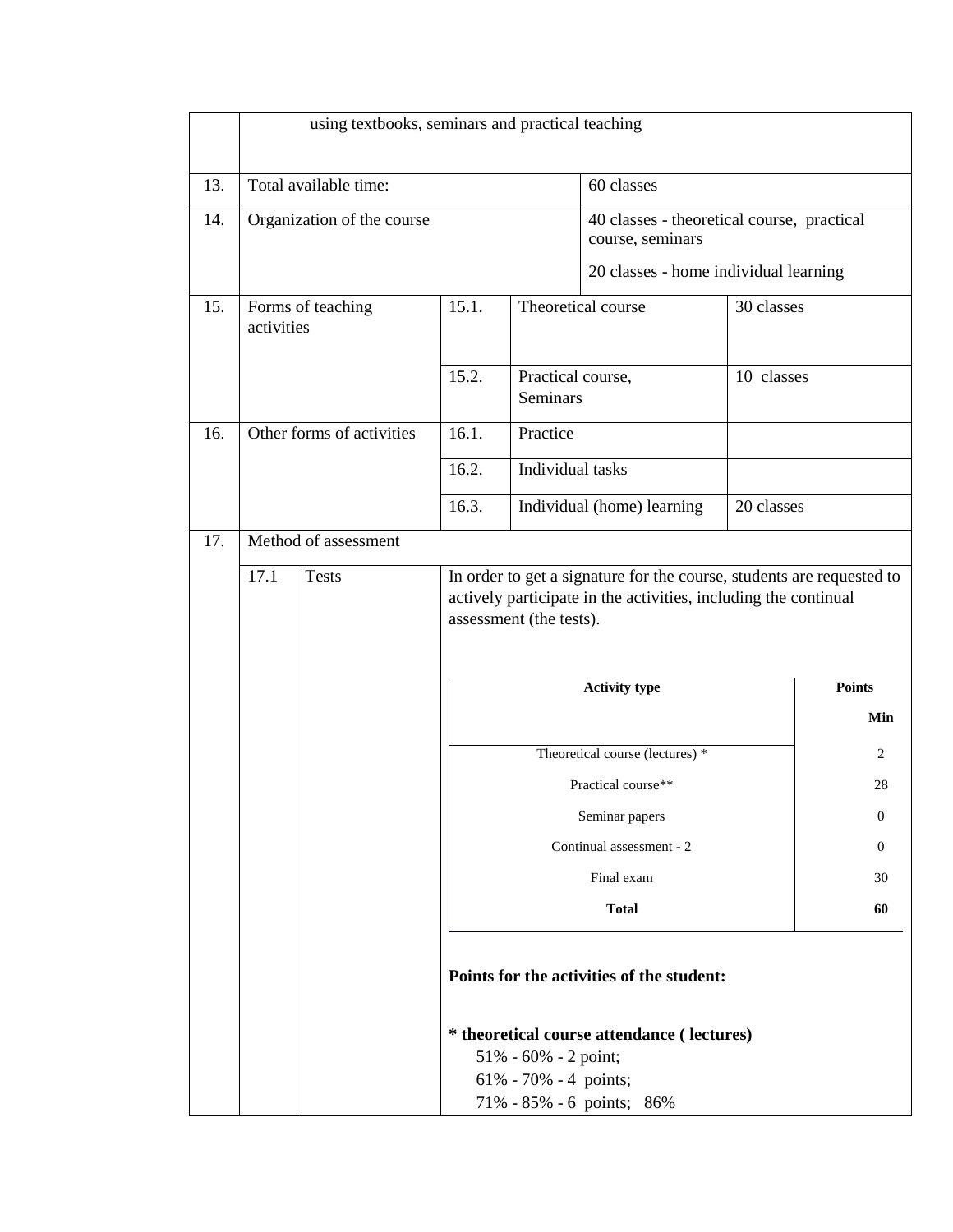|  | $-100\% - 8$ points;                                              |
|--|-------------------------------------------------------------------|
|  | ** practical course: practice is carried out for 5 days 6 working |
|  |                                                                   |
|  |                                                                   |
|  |                                                                   |
|  |                                                                   |

|     |                                      |                                                            | hours provided for activities journal of clinical practice for<br>which the student receives points.<br>mentoring principle.<br>Presence: 4 points Activity (skills): 6 points |                |  |  |  |  |
|-----|--------------------------------------|------------------------------------------------------------|--------------------------------------------------------------------------------------------------------------------------------------------------------------------------------|----------------|--|--|--|--|
|     | 17.2                                 | Seminar<br>paper/project<br>(oral/written<br>presentation) |                                                                                                                                                                                | $min - max$    |  |  |  |  |
|     | 17.3                                 | Active<br>participation                                    |                                                                                                                                                                                | $min - max$    |  |  |  |  |
|     |                                      |                                                            | Theoretical course                                                                                                                                                             | $\overline{2}$ |  |  |  |  |
|     |                                      |                                                            | Practical course                                                                                                                                                               | 28             |  |  |  |  |
| 18. | Grading criteria<br>(points / grade) |                                                            | up to 59 points                                                                                                                                                                | $5$ (five) F   |  |  |  |  |
|     |                                      |                                                            | from $60$ to $68$ points                                                                                                                                                       | $6$ (six) E    |  |  |  |  |
|     |                                      |                                                            | from 69 to 76 points                                                                                                                                                           | $7$ (seven) D  |  |  |  |  |
|     |                                      |                                                            | from 77 to 84 points                                                                                                                                                           | $8$ (eight) C  |  |  |  |  |
|     |                                      |                                                            | from 85 to 92 points                                                                                                                                                           | $9$ (nine) B   |  |  |  |  |
|     |                                      |                                                            | from 93 to 100 points                                                                                                                                                          | $10$ (ten) A   |  |  |  |  |